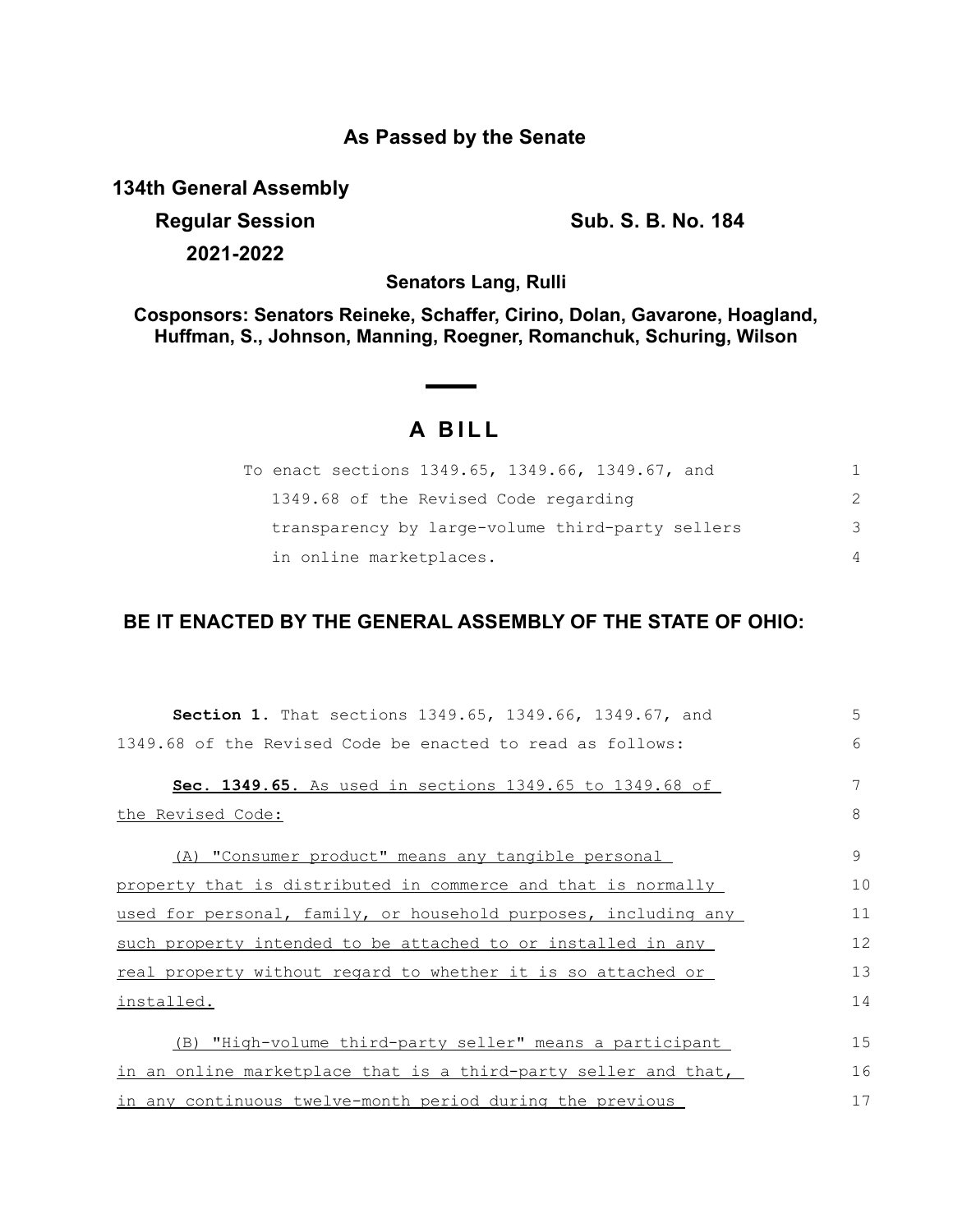| twenty-four months, has entered into two hundred or more         | 18 |
|------------------------------------------------------------------|----|
| discrete sales or transactions of new or unused consumer         | 19 |
| products with consumers in this state resulting in the           | 20 |
| accumulation of an aggregate total of five thousand dollars or   | 21 |
| <u>more in gross revenue.</u>                                    | 22 |
| (C) "Online marketplace" means any Internet-based or             | 23 |
| accessed platform that meets both of the following:              | 24 |
| (1) It includes features that allow for, facilitate, or          | 25 |
| enable third-party sellers to engage in the sale, purchase,      | 26 |
| payment, storage, shipping, or delivery of a consumer product in | 27 |
| this state.                                                      | 28 |
| (2) It hosts one or more third-party sellers.                    | 29 |
| (D) "Seller" means a person that sells, offers to sell, or       | 30 |
| contracts to sell a consumer product through an online           | 31 |
| marketplace. "Seller" does not include a new motor vehicle       | 32 |
| dealer licensed under Chapter 4517. of the Revised Code.         | 33 |
| (E)(1) "Third-party seller" means a seller, independent of       | 34 |
| an operator, facilitator, or owner of an online marketplace,     | 35 |
| that sells, offers to sell, or contracts to sell a consumer      | 36 |
| product through an online marketplace.                           | 37 |
| (2) "Third-party seller" does not include a seller that          | 38 |
| meets all of the following:                                      | 39 |
| (a) Is a business entity that has made available to the          | 40 |
| general public the entity's name, business address, and working  | 41 |
| contact information;                                             | 42 |
| (b) Has an ongoing contractual relationship with the owner       | 43 |
| of the online marketplace to provide for the manufacture,        | 44 |
| distribution, wholesaling, or fulfillment of shipments of        | 45 |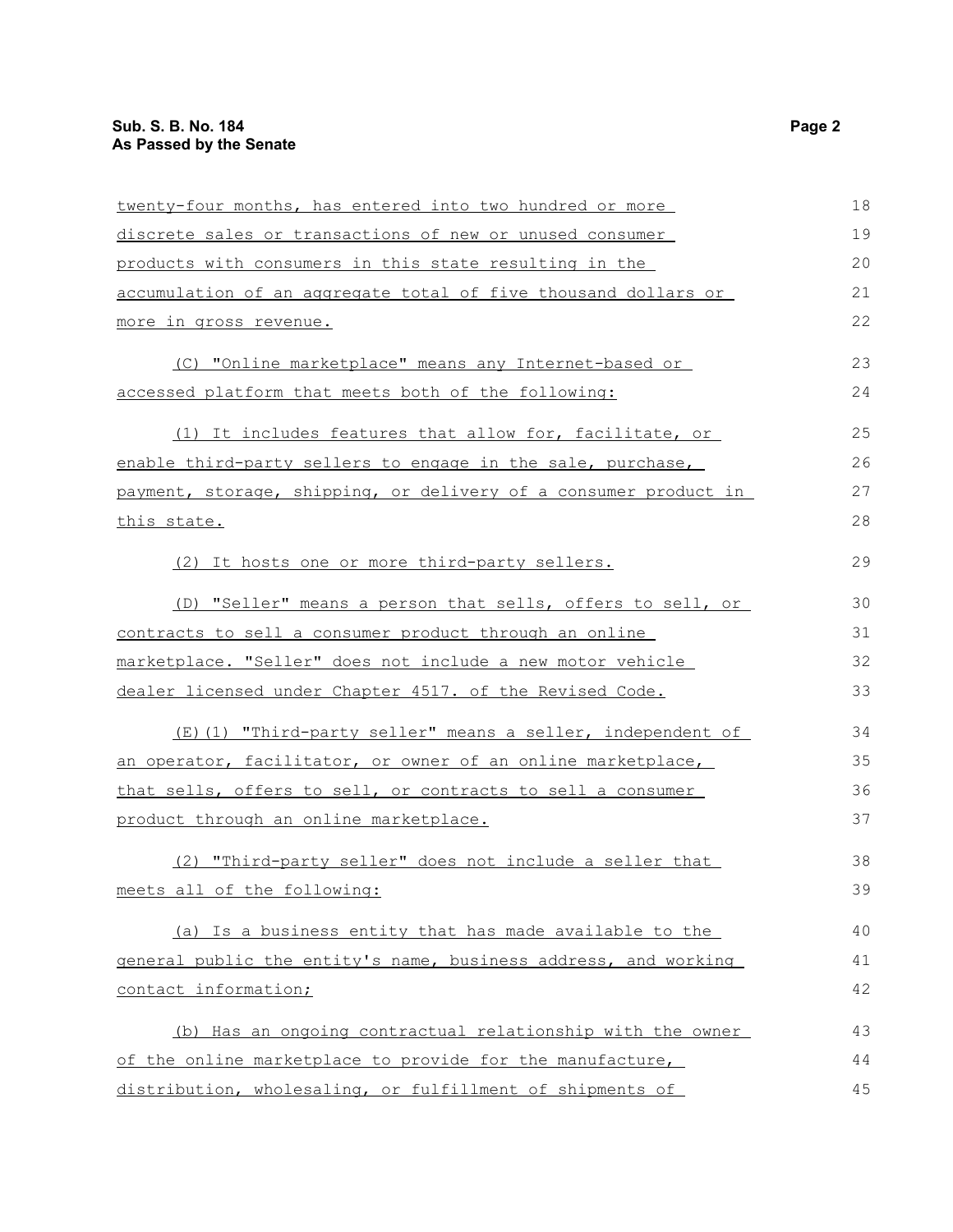| consumer products;                                               | 46 |
|------------------------------------------------------------------|----|
| (c) Has provided to the online marketplace identifying           | 47 |
| information, as described in division (A) of section 1349.66 of  | 48 |
| the Revised Code, that has been verified pursuant to that        | 49 |
| subsection.                                                      | 50 |
| (F) "Verify" means to confirm information provided to an         | 51 |
| online marketplace pursuant to divisions (A) and (C) of section  | 52 |
| 1349.66 of the Revised Code by the use of either of the          | 53 |
| following:                                                       | 54 |
| (1) A third-party or proprietary identity verification           | 55 |
| system that has the capability to confirm a seller's name,       | 56 |
| electronic mail address, physical address, and telephone number; | 57 |
| (2) A combination of two-factor authentication, public           | 58 |
| records search, and the presentation of a government-issued      | 59 |
| identification.                                                  | 60 |
| Sec. 1349.66. (A) An online marketplace shall require that       | 61 |
| each high-volume third-party seller on the online marketplace    | 62 |
| provide the online marketplace with the following information    | 63 |
| within twenty-four hours of becoming a high-volume third-party   | 64 |
| seller:                                                          | 65 |
| (1) Bank account information, the accuracy of which has          | 66 |
| been confirmed directly by the online marketplace or by a        | 67 |
| payment processor or other third party contracted by the online  | 68 |
| marketplace, or, if the high-volume third-party seller does not  | 69 |
| have a bank account, the name of the payee for payments issued   | 70 |
| by the online marketplace to the high-volume third-party seller. | 71 |
| The information may be provided by the high-volume third-party   | 72 |

(a) The online marketplace;

seller to either of the following parties:

74

73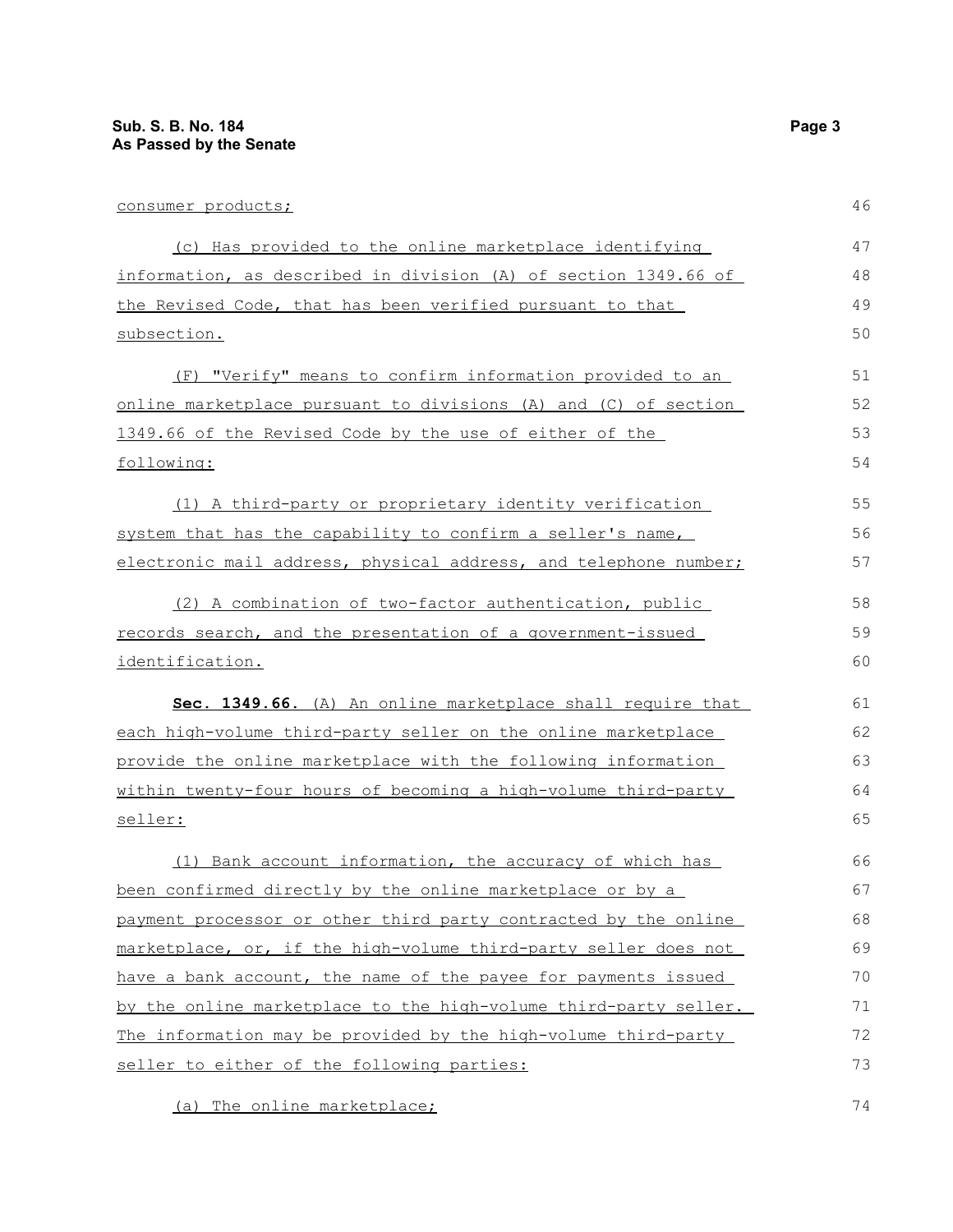| (b) A payment processor or other third party contracted by       | 75  |
|------------------------------------------------------------------|-----|
| the online marketplace to maintain such information, provided    | 76  |
| that the online marketplace must be permitted to obtain such     | 77  |
| information on demand from the payment processor or other third  | 78  |
| party.                                                           | 79  |
| (2) Contact information, including all of the the                | 80  |
| following:                                                       | 81  |
| (a) A working electronic mail address and working                | 82  |
| telephone number for the high-volume third-party seller;         | 83  |
| (b) If the high-volume third-party seller is an                  | 84  |
| individual, a copy of a government-issued photo identification   | 85  |
| for the individual that includes the individual's name and       | 86  |
| physical address;                                                | 87  |
| (c) If the high-volume third-party seller is not an              | 88  |
| individual, either of the following:                             | 89  |
| (i) A copy of a government-issued photo identification for       | 90  |
| an individual acting on behalf of the high-volume third-party    | 91  |
| seller that includes the individual's name and physical address; | 92  |
| (ii) A copy of a government-issued record or tax document        | 93  |
| that includes the business name and physical address of the      | 94  |
| high-volume third-party seller.                                  | 95  |
| (3) A business tax identification number or, if the high-        | 96  |
| volume third-party seller does not have a business tax           | 97  |
| identification number, a taxpayer identification number;         | 98  |
| (4) Whether the high-volume third-party seller is                | 99  |
| exclusively advertising or offering the consumer product on the  | 100 |
| online marketplace, or if the high-volume third-party seller is  | 101 |
| currently advertising or offering for sale the same consumer     | 102 |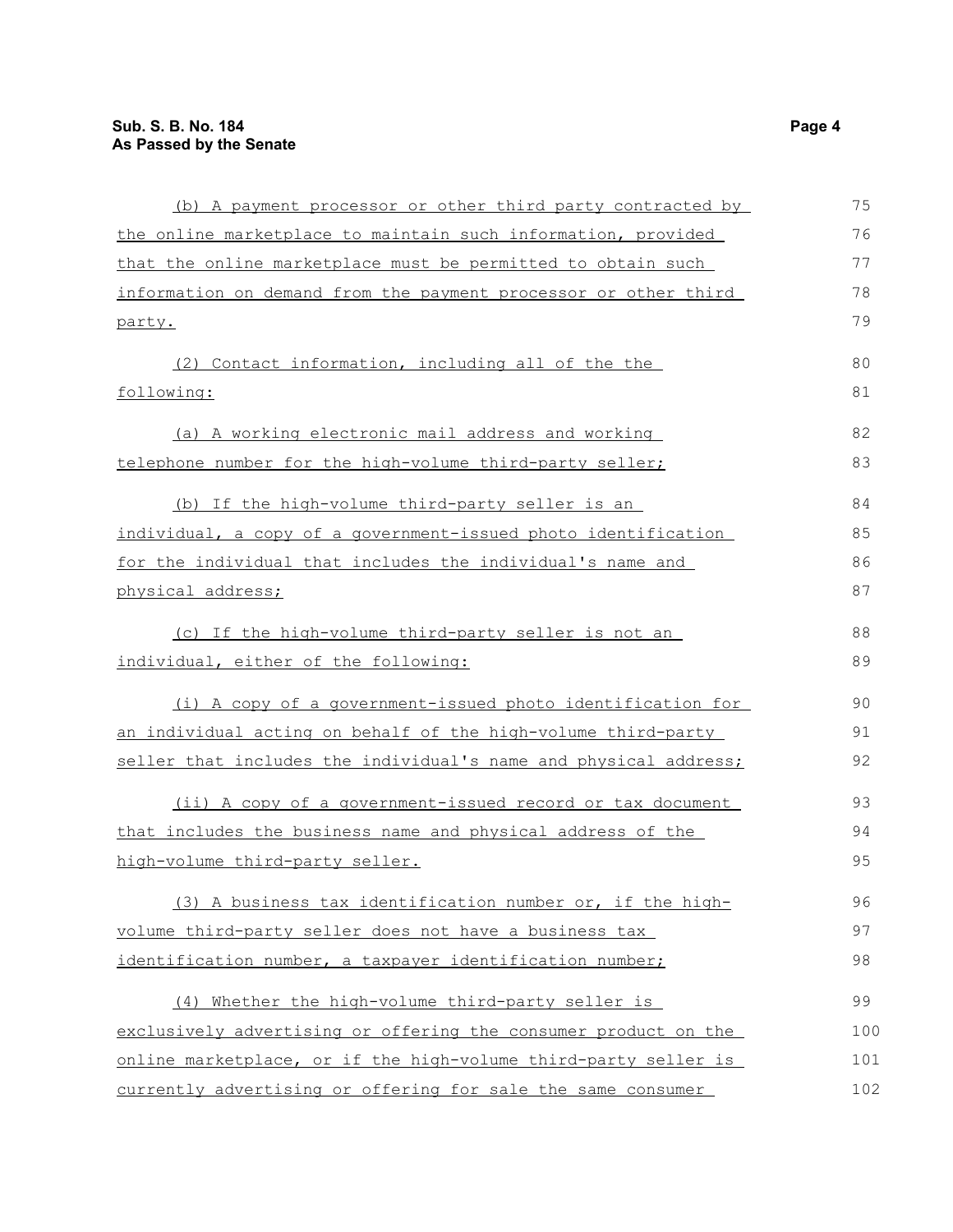| product on any other internet web sites other than the online         | 103 |
|-----------------------------------------------------------------------|-----|
| marketplace.                                                          | 104 |
| (B) (1) An online marketplace shall verify the information            | 105 |
| provided in division (A) of this section within three calendar        | 106 |
| days of its submission, and shall verify any changes to such          | 107 |
| information that is provided to the online marketplace by a           | 108 |
| high-volume third-party seller within three calendar days of its      | 109 |
| submission. If a high-volume third-party seller provides a copy       | 110 |
| of a valid government-issued tax document, information contained      | 111 |
| <u>within the tax document shall be presumed to be verified as of</u> | 112 |
| the date of issuance of such record or document.                      | 113 |
| (2) At least annually, an online marketplace shall notify             | 114 |
| each high-volume third-party seller on the online marketplace         | 115 |
| that the high-volume third-party seller must inform the online        | 116 |
| marketplace of any changes to the information provided by the         | 117 |
| high-volume third-party seller pursuant to division (A) of this       | 118 |
| section within three calendar days of receiving the                   | 119 |
| notification.                                                         | 120 |
| (a) As part of the notification, the online marketplace               | 121 |
| shall instruct each high-volume third-party seller to                 | 122 |
| electronically certify either that the high-volume third-party        | 123 |
| seller's information is unchanged or that the high-volume third-      | 124 |
| party seller is providing changes to the information.                 | 125 |
| (b) If the online marketplace becomes aware that a high-              | 126 |
| volume third-party seller has neither certified that the high-        | 127 |
| volume third-party seller's information is unchanged nor              | 128 |
| provided the changes within three calendar days of receiving the      | 129 |
| notification, the online marketplace shall suspend the high-          | 130 |
| volume third-party seller's participation on the online               | 131 |
| marketplace until the high-volume third-party seller has either       | 132 |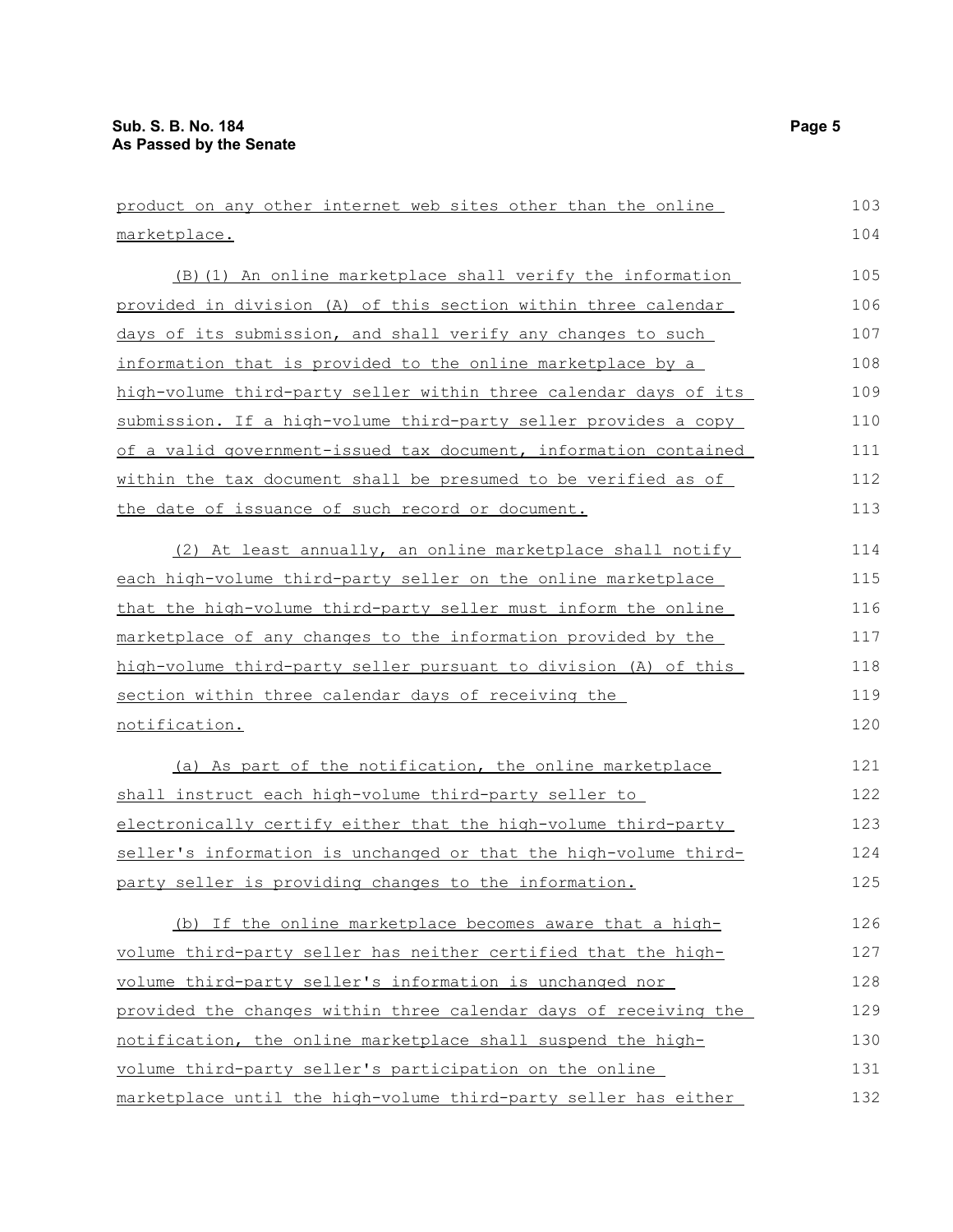| certified that the high-volume third-party seller's information  | 133 |
|------------------------------------------------------------------|-----|
| is unchanged or has provided the changes and the information has | 134 |
| been verified.                                                   | 135 |
| Sec. 1349.67. (A) An online marketplace shall require a          | 136 |
| high-volume third-party seller to disclose to consumers in this  | 137 |
| state in a conspicuous manner either on the product listing or,  | 138 |
| for information other than the high-volume third-party seller's  | 139 |
| full name, through a conspicuously placed link on the product    | 140 |
| listing, the following information:                              | 141 |
| (1) Subject to division (B) of this section, the identity        | 142 |
| of the high-volume third-party seller, including all of the      | 143 |
| following:                                                       | 144 |
| (a) The full name of the high-volume third-party seller;         | 145 |
| (b) The full physical address of the high-volume third-          | 146 |
| party seller;                                                    | 147 |
| (c) Whether the high-volume third-party seller also              | 148 |
| engages in the manufacturing, importing, or reselling of         | 149 |
| consumer products;                                               | 150 |
| (d) Contact information for the high-volume third-party          | 151 |
| seller, including a working telephone number and working         | 152 |
| electronic mail address. Such working electronic mail address    | 153 |
| may be provided to the high-volume third-party seller by the     | 154 |
| online marketplace.                                              | 155 |
| (2) Any other information the attorney general determines        | 156 |
| necessary under division (B) of section 1349.68 of the Revised   | 157 |
| Code to address circumvention or evasion of the requirements of  | 158 |
| division (A) of this section.                                    | 159 |
| (B) (1) Subject to division (B) (2) of this section, upon        | 160 |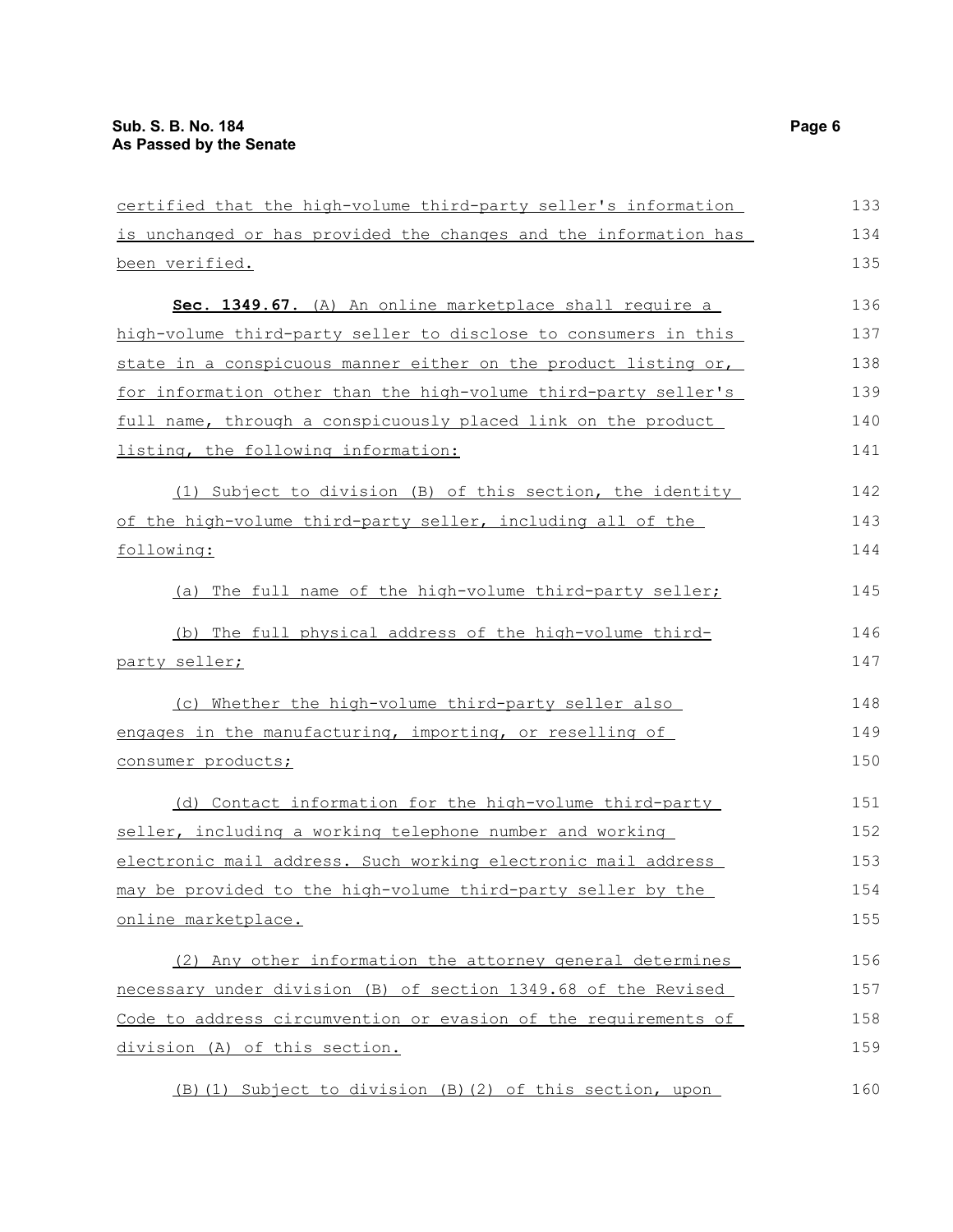| the request of a high-volume third-party seller, an online            | 161 |
|-----------------------------------------------------------------------|-----|
| marketplace may provide for partial disclosure of the identity        | 162 |
| information required under division (A) (1) of this section as        | 163 |
| follows:                                                              | 164 |
| (a) If the high-volume third-party seller demonstrates to             | 165 |
| <u>the online marketplace that the high-volume third-party seller</u> | 166 |
| does not have a business address and only has a residential           | 167 |
| street address, the online marketplace may direct the high-           | 168 |
| volume third-party seller to disclose only the country and, if        | 169 |
| applicable, the state in which the high-volume third-party            | 170 |
| seller resides on the product listing. The high-volume third-         | 171 |
| party seller also may inform consumers in this state that there       | 172 |
| is no business address available for the high-volume third-party      | 173 |
| seller and that consumer inquiries should be submitted to the         | 174 |
| high-volume third-party seller by telephone or electronic mail.       | 175 |
| (b) If the high-volume third-party seller demonstrates to             | 176 |
| <u>the online marketplace that the high-volume third-party seller</u> | 177 |
| is a business that has a physical address for product returns,        | 178 |
| the online marketplace may direct the high-volume third-party         | 179 |
| seller to disclose the high-volume third-party seller's physical      | 180 |
| address for product returns.                                          | 181 |
| (c) If a high-volume third-party seller demonstrates to               | 182 |
| the online marketplace that the high-volume third-party seller        | 183 |
| does not have a telephone number other than a personal telephone      | 184 |
| number, the online marketplace shall inform consumers in this         | 185 |
| state that there is no telephone number available for the high-       | 186 |
| volume third-party seller and that consumer inquiries should be       | 187 |
| submitted to the high-volume third-party seller's electronic          | 188 |
| mail address.                                                         | 189 |
| (2) An online marketplace shall withdraw its provision for            | 190 |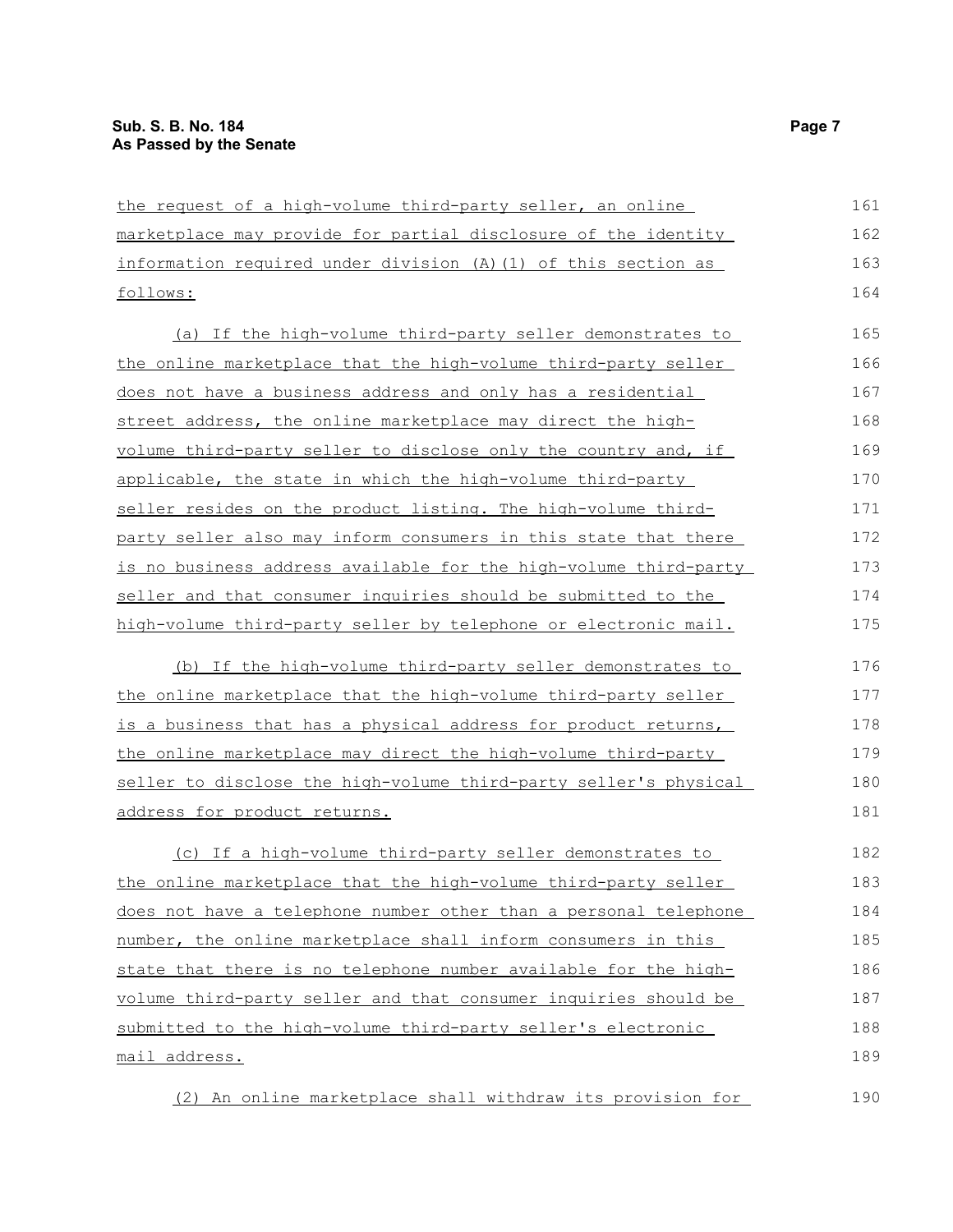| partial disclosure under division (B) (1) of this section           | 191 |
|---------------------------------------------------------------------|-----|
| regarding a high-volume third-party seller and require the high-    | 192 |
| volume third-party seller to fully disclose the seller's            | 193 |
| identity information described in division (A) (1) of this          | 194 |
| section upon three business days' prior notice to the high-         | 195 |
| volume third-party seller if the online marketplace becomes         | 196 |
| aware that either:                                                  | 197 |
| (a) The high-volume third-party seller made a false                 | 198 |
| representation to the online marketplace in order to justify the    | 199 |
| provision of the partial disclosure.                                | 200 |
| (b) The high-volume third-party seller has not provided             | 201 |
| <u>responsive answers within a reasonable timeframe to consumer</u> | 202 |
| inquiries submitted to the high-volume third-party seller by        | 203 |
| telephone or electronic mail.                                       | 204 |
| (3) If a high-volume third-party seller is a program                | 205 |
| participant as defined in section 111.41 of the Revised Code or     | 206 |
| a designated public service worker as defined in section 149.43     | 207 |
| of the Revised Code, the online marketplace shall not require       | 208 |
| disclosure of the high-volume third-party seller's physical         | 209 |
| business or residential address. A high-volume third-party          | 210 |
| seller that is a program participant or designated public           | 211 |
| service worker may disclose a physical business or residential      | 212 |
| <u>address if the high-volume third-party seller so chooses.</u>    | 213 |
| (C) An online marketplace shall establish for consumers in          | 214 |
| this state a reporting mechanism that allows for reporting, by      | 215 |
| electronic means and by telephone, of suspicious seller activity    | 216 |
| to the online marketplace. The online marketplace shall include,    | 217 |
| in a conspicuous manner on the product listing of any high-         | 218 |
| volume third-party seller, the reporting mechanism and a message    | 219 |
| encouraging consumers in this state to report suspicious            | 220 |